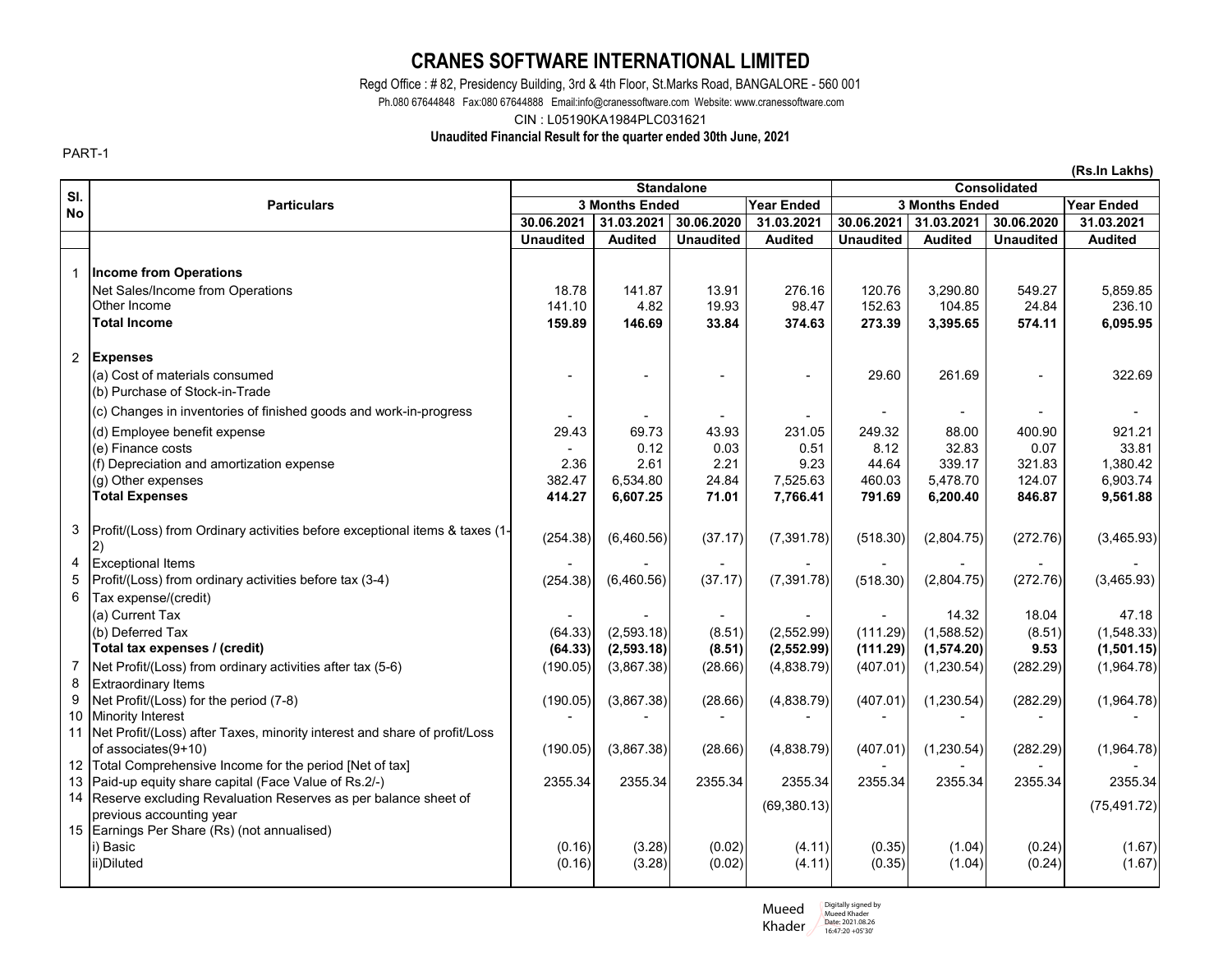PART-2

| <b>SL</b>      | <b>PARTICULARS</b>                                                                                                                                                                                                            | <b>3 Months Ended</b>        |                              |                              | Year ended                   |
|----------------|-------------------------------------------------------------------------------------------------------------------------------------------------------------------------------------------------------------------------------|------------------------------|------------------------------|------------------------------|------------------------------|
| <b>No</b>      |                                                                                                                                                                                                                               | 30.06.2021                   | 31.03.2021                   | 30.06.2020                   | 31.03.2021                   |
| A<br>1         | <b>PARTICULARS OF SHAREHOLDING</b><br>Public Shareholding<br>- Number of shares<br>- Percentage of shareholding                                                                                                               | 11,02,47,850<br>93.62%       | 11,02,47,850<br>93.62%       | 11,02,47,850<br>93.62%       | 11,02,47,850<br>93.62%       |
| $\overline{2}$ | Promoters and Promoter Group Shareholding                                                                                                                                                                                     |                              |                              |                              |                              |
|                | (a) Pledged / Encumbered<br>- Number of shares<br>- Percentage of shares (as a % of the total<br>shareholding of promoter and promoter group)<br>- Percentage of shares (as a % of the total share<br>capital of the company) | 10,00,000<br>13.30%<br>0.85% | 10,00,000<br>13.30%<br>0.85% | 10,00,000<br>13.30%<br>0.85% | 10,00,000<br>13.30%<br>0.85% |
|                | (b) Non-encumbered<br>- Number of shares<br>Percentage of shares (as a % of the total<br>shareholding of promoter and promoter group)<br>- Percentage of shares (as a % of the total share<br>capital of the company)         | 65,19,000<br>86.70%<br>5.54% | 65,19,000<br>86.70%<br>5.54% | 65,19,000<br>86.70%<br>5.54% | 65,19,000<br>86.70%<br>5.54% |

| B. | <b>INVESTOR COMPLAINTS FOR 3 MONTHS ENDED 30TH JUNE 2021</b> |                                       |                                   |                                                   |  |  |
|----|--------------------------------------------------------------|---------------------------------------|-----------------------------------|---------------------------------------------------|--|--|
|    | Pending at the beginning<br>of the Quarter                   | <b>Received during</b><br>the Quarter | Disposed of during<br>the Quarter | Remaining unresolved at the end<br>of the Quarter |  |  |
|    |                                                              | $\overline{\phantom{0}}$              |                                   |                                                   |  |  |

Mueed Khader Digitally signed by Mueed Khader Date: 2021.08.26 16:48:12 +05'30'